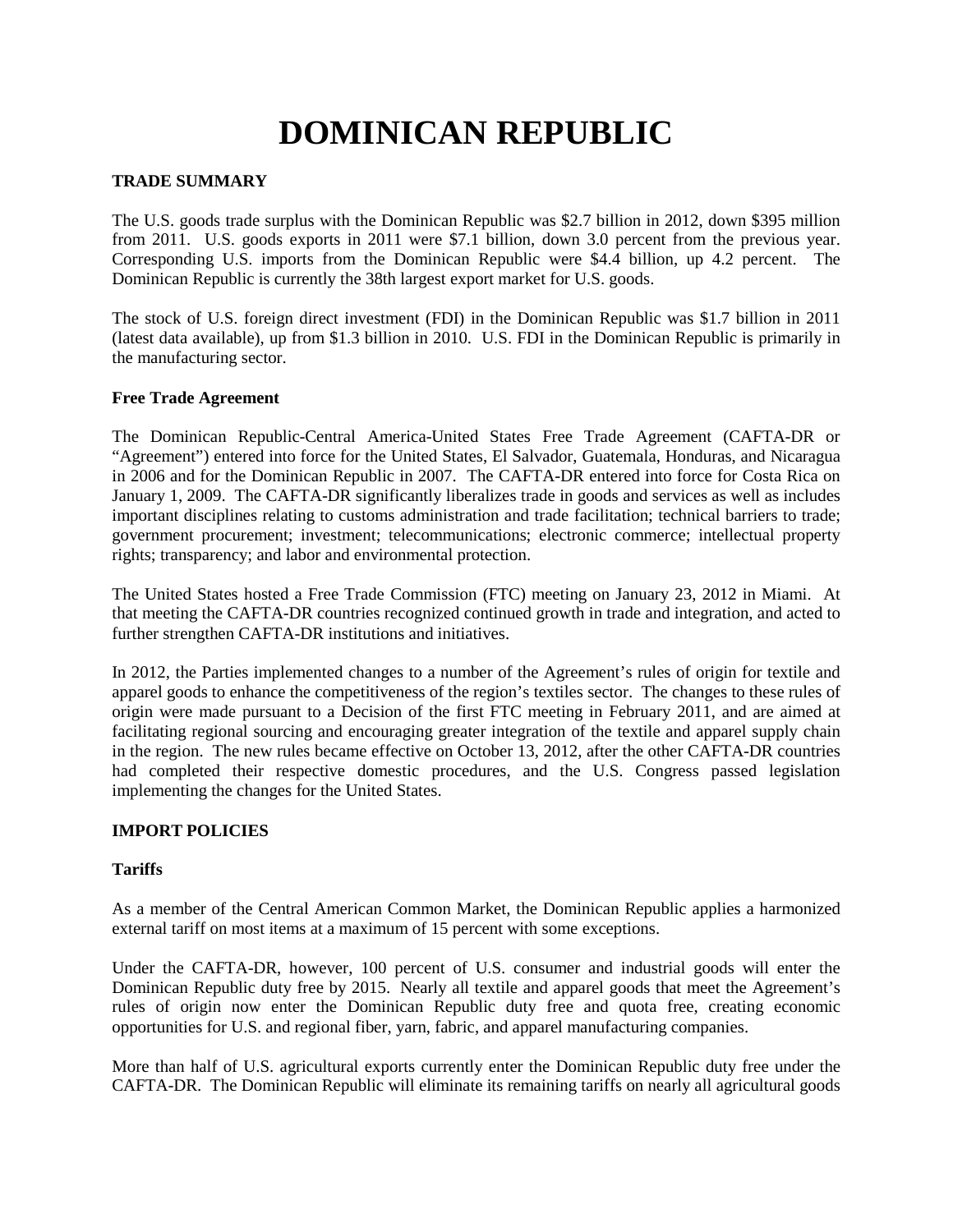by 2020 (2025 for chicken leg quarters, 2028 for some dairy products, and rice). For certain agricultural products, tariff-rate quotas (TRQs) permit some duty-free access for specified quantities, with the dutyfree amount expanding during the tariff phase-out period. Under the CAFTA-DR, the TRQs are to be made available for the entire calendar year, beginning on January 1 of each year. The Dominican Republic has a record of failing to allow product subject to TRQs to enter on January 1, as required by the Agreement, because it was not allocating the in-quota volumes in a timely manner, nor distributing the import certificates which allow importers allocated a share of the TRQ volume to import the product.

In 2010 and 2011, the Dominican Republic did not open any of the TRQs on January 1, and many of these TRQs were not available until March of each year. In 2012, the Dominican Republic allocated TRQ volumes and distributed import certificates for most products before the end of January, but import certificates for rice and beans were not distributed until late May or early June.

The new Dominican administration (which assumed office in August of 2012) made the improvement of its TRQ administration a priority and made substantial and positive changes to its administration system. For the 2013 TRQ volumes, the Dominican Republic opened and allocated TRQ volumes for all products by January 10, 2013; a significant improvement. It also has eliminated the use of physical import certificates and has moved to an electronic document system which had previously been a significant barrier to timely market access. The U.S. Government will continue to engage on this issue with the Dominican Republic and will monitor its performance with regard to the timely opening of the TRQs and the timely distribution of all import certificates, to allow product to enter the Dominican Republic under the TRQs on January 1 of each year.

#### **Nontariff Measures**

The Dominican Republic's customs policies and procedures, and often lengthy clearance times for merchandise, frequently provoke complaints by businesses. However, the Dominican Republic's customs procedures, transparency and responsiveness to complaints from businesses have, with a few exceptions, improved steadily, as have processing times. The United States continues to raise concerns with respect to the barriers outlined below, as well as other non-tariff measures as they arise, and the Dominican Republic has made further progress in some areas.

The Dominican Ministry of Agriculture continues to use discretionary import permits. The United States continues to raise concerns with this practice with Dominican authorities and is working to eliminate it. The 17 percent tax on the first *matricula* (registration document) for all vehicles, which was set by the government in 2006, remains in effect.

The government of the Dominican Republic recently began enforcing a 2006 law which requires registration with the Ministry of Health for a wide variety of products, including cosmetic, hygiene, cleaning products, as well as medical devices. The requirement to provide documentation from U.S. sources that is acceptable to the Ministry for registration purposes has presented challenges and created lengthy delays, as many of the products do not require that type of regulation by the U.S. Federal Government. However, the United States has made significant progress during 2012 in resolving issues of documentation and in streamlining the registration process, and it will continue to work with Dominican authorities.

In early 2012, exporters of steel reinforcing bars (rebar) from the United States to the Dominican Republic encountered a technical barrier to trade which was subsequently resolved. However, exporters still are required to provide performance bonds and other financial guarantees covering civil liability in an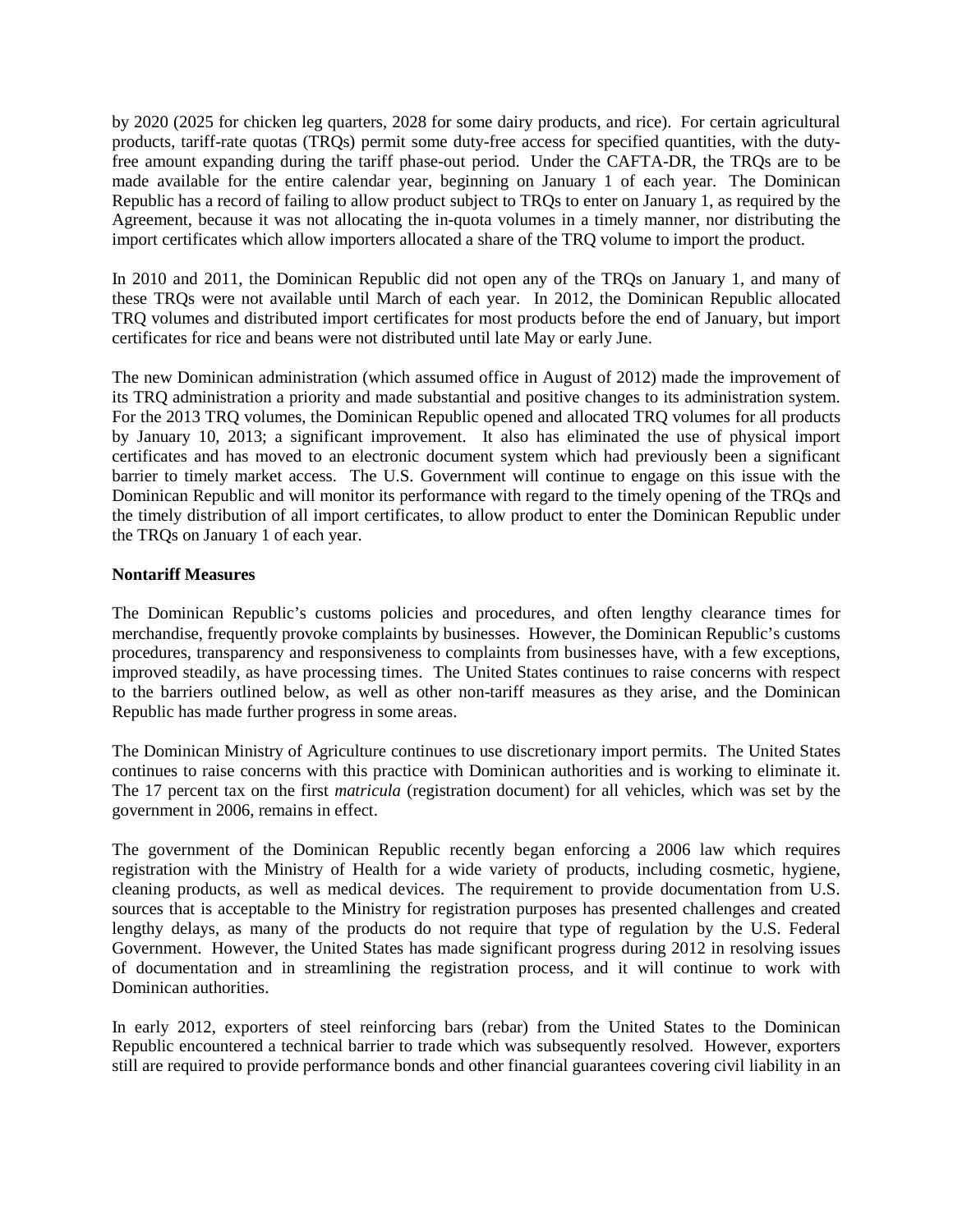amount equal to the full value of each shipment. The United States continues to work with Dominican authorities to resolve this issue.

Since late 2011, importers of U.S.-made used vehicles up to five years old, which are allowed access into the Dominican Republic under the CAFTA-DR, have reported that the Dominican customs service has routinely challenged the eligibility of these vehicles to be considered as originating in the United States and thus their eligibility for the CAFTA-DR preferential tariff rate. Although a Vehicle Identification Number (VIN) indicates both the country of origin as well as the specific factory of manufacture, the Dominican government has denied CAFTA-DR preferences for U.S. used cars for reasons of "technical difficulties in demonstrating compliance with the rules of origin."

# **GOVERNMENT PROCUREMENT**

The CAFTA-DR requires that procuring entities use fair and transparent procurement procedures, including advance notice of purchases and timely and effective bid review procedures, for procurement covered by the Agreement. Under the CAFTA-DR, U.S. suppliers are permitted to bid on procurements of most Dominican government entities, including key ministries and state-owned enterprises, on the same basis as Dominican suppliers. The anticorruption provisions in the Agreement require each government to ensure under its domestic law that bribery in matters affecting trade and investment, including in government procurement, is treated as a criminal offense or is subject to comparable penalties. Nevertheless, U.S. suppliers have complained that Dominican government procurement is not conducted in a transparent manner and that corruption is widespread.

The Dominican Republic is not a signatory to the WTO Agreement on Government Procurement.

#### **EXPORT SUBSIDIES**

The Dominican Republic does not have export promotion schemes other than tariff exemptions for inputs imported by firms in the free trade zones. Under the CAFTA-DR, the Dominican Republic may not adopt new duty waivers or expand existing duty waivers that are conditioned on the fulfillment of a performance requirement (*e.g.*, the export of a given level or percentage of goods). However, under the CAFTA-DR, the Dominican Republic was permitted to maintain such measures through 2009, provided that it maintained the measures in accordance with its obligations under the WTO Agreement on Subsidies and Countervailing Measures. Under 2011 Law 139, the Dominican Republic now levies a 2.5 percent tax on goods sold from free trade zones into the local market. The U.S. Government is working with the Dominican Republic government in an effort to ensure it implements its CAFTA-DR obligations.

### **INTELLECTUAL PROPERTY RIGHTS PROTECTION**

In 2012, the Dominican Republic remained on the Watch List in the Special 301 report. Key concerns cited in the report included the widespread availability of pirated goods and excessive delays in the issuance of patents.

Despite these concerns, progress has recently been made in a few areas. For example, the Dominican Republic continued its efforts to implement its obligations under the CAFTA-DR with respect to government use of licensed software and addressing television broadcast piracy. The Dominican Republic has also acceded to the Trademark Law Treaty. The Dominican Republic also expanded in 2011 the use of a system to facilitate and expedite the Ministry of Public Health's marketing approval process for foods, medicinal products, cosmetics, and home and personal hygiene products. However,